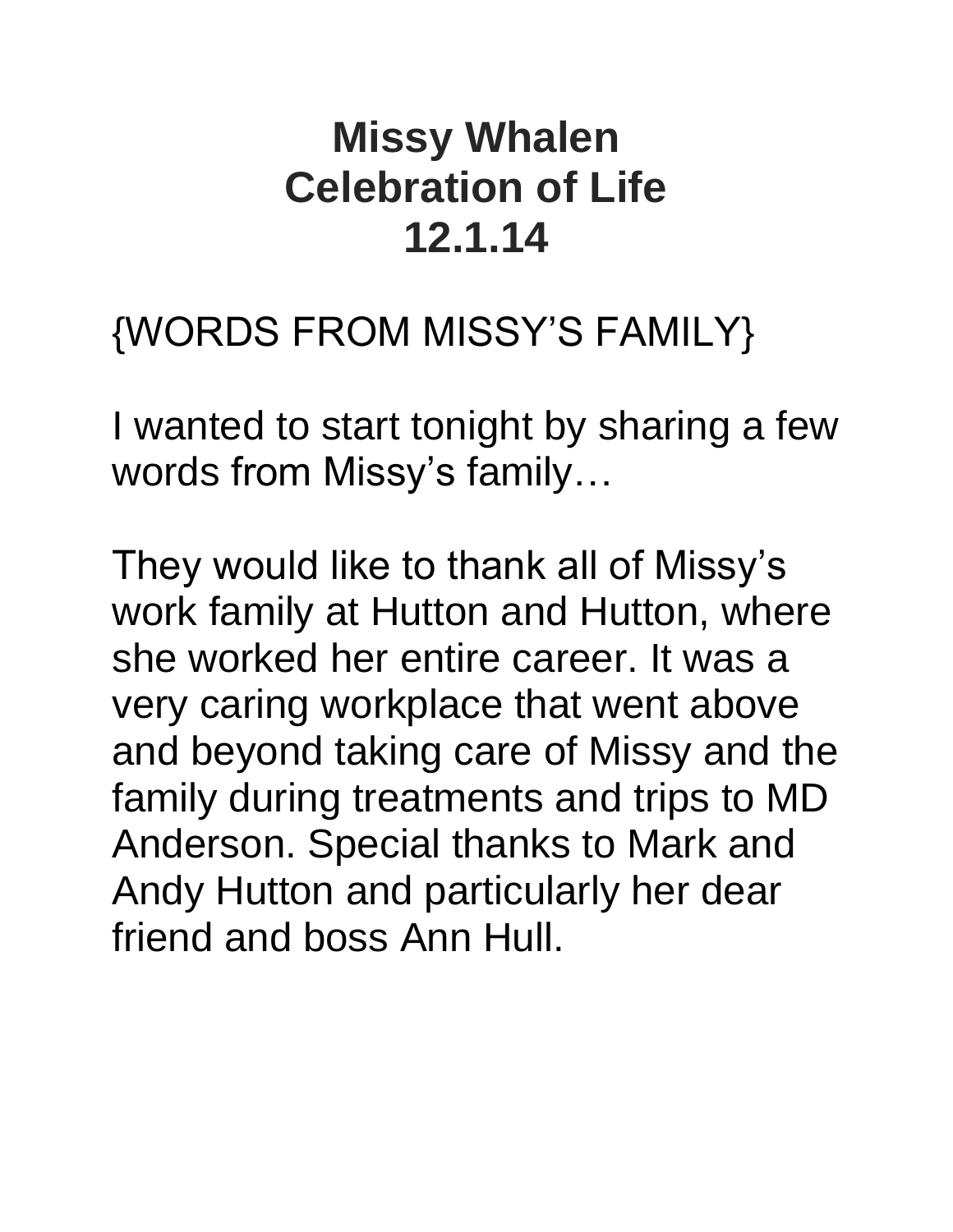Additionally, it was a blessing that neighbor Jenny Ridder entered Missy's life. Jenny was a godsend who provided support from all angles - friend, confidant, maintenance around the house, helping hand, caregiver, spiritual caretaker, dog caregiver, and overall goto person to get whatever Missy needed done.

Jenny shares a lot of the same qualities that Missy had as far as being a caring person that always looked after others first…and always doing it with a smile.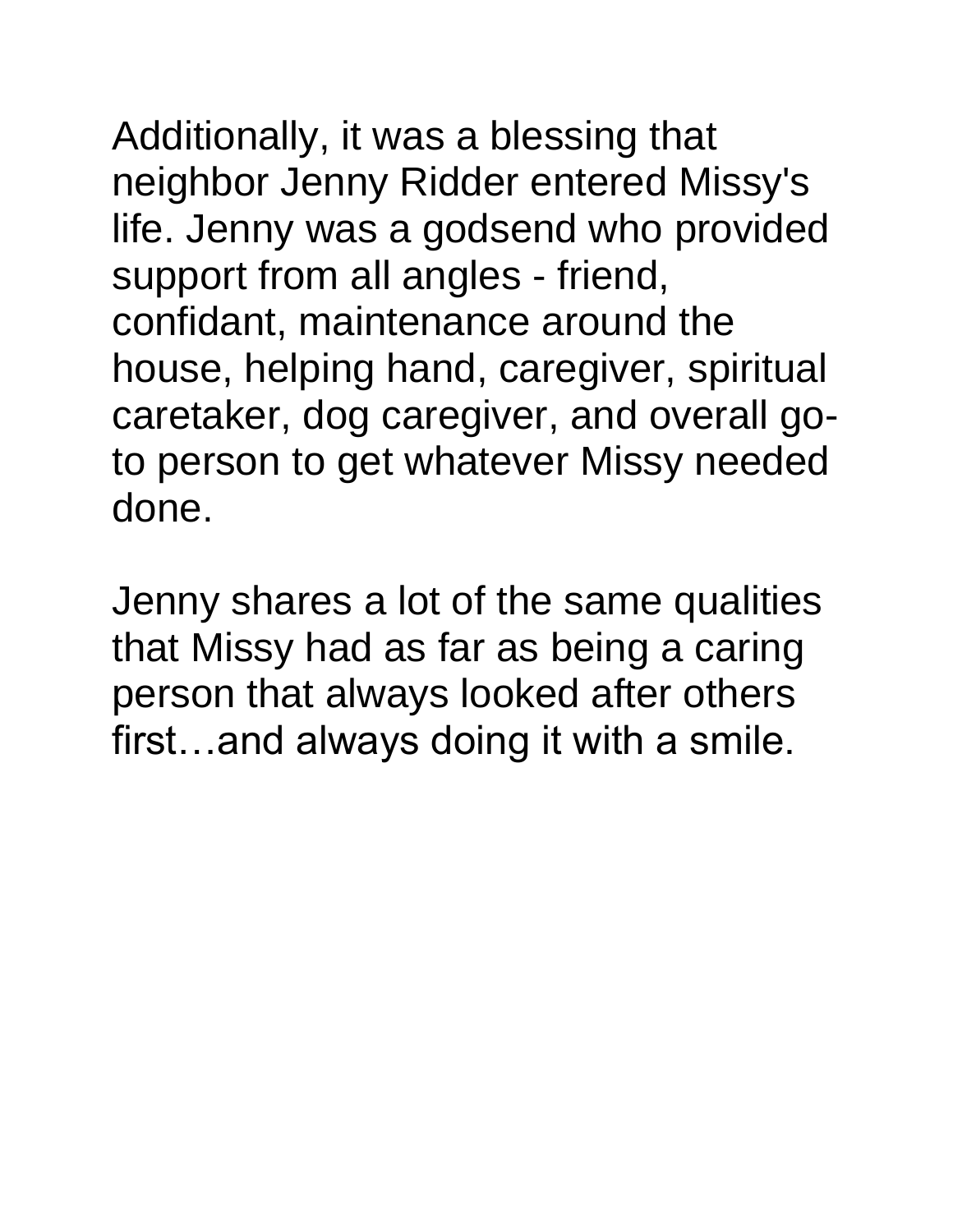She even followed Missy's oncologist on Twitter, organized Missy's Watchdogs, and earned the nickname "Dr. Google" because she eagerly researched anything and everything she could to help Missy.

Most importantly, we'd like to thank Missy's lifelong best friend Lori (Schmitz) Mull, who were inseparable from the day they met…and all the way to the very end.

We'd also like to thank Lori's husband Jeramy, who was like a surrogate brother, always there and always willing to do all sorts of home improvement projects that really helped Missy out.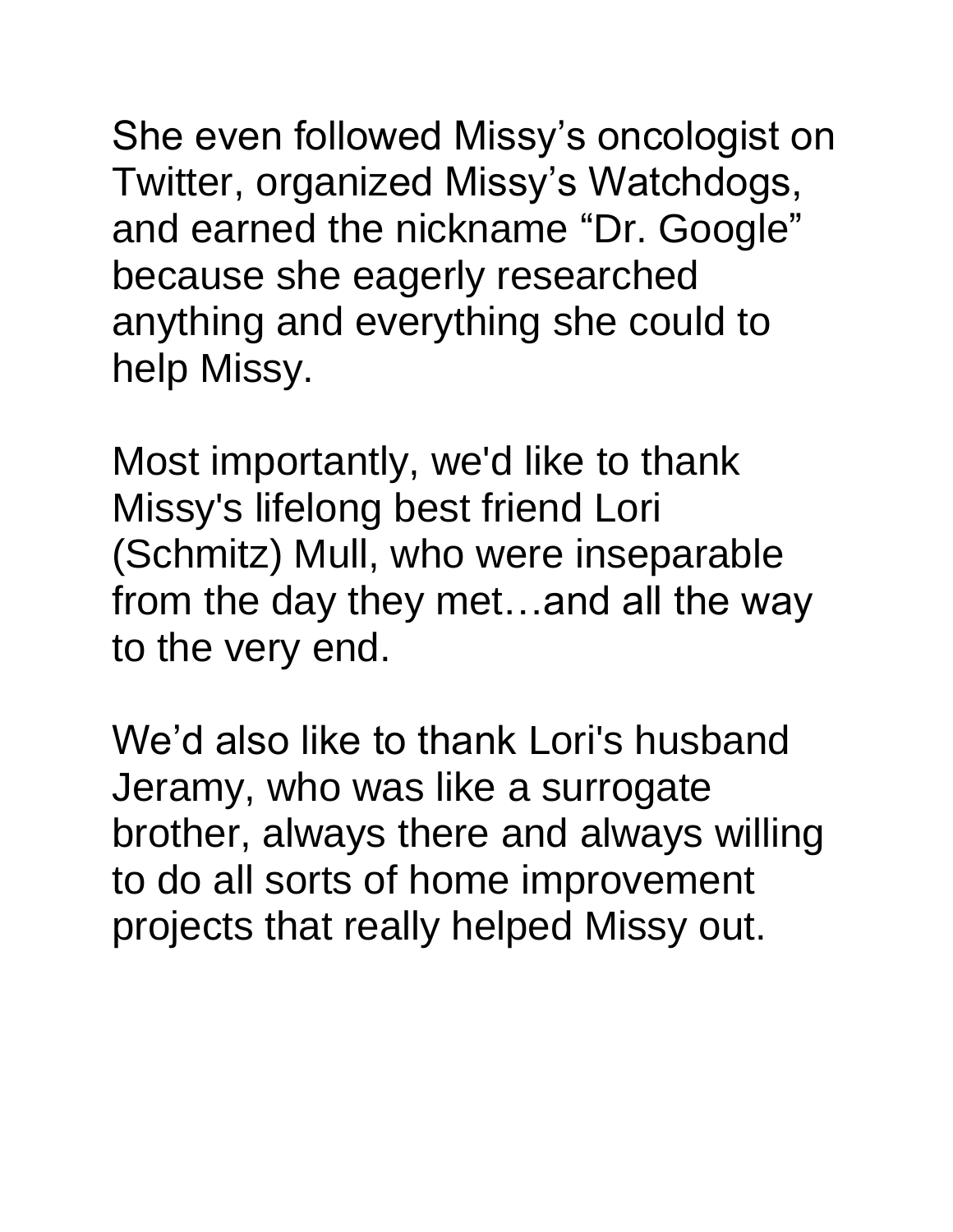To the countless others, thank you so much for the prayers, cards, calls, emails, texts and offers of support. There are no words to adequately capture how much that has meant to our family.

Finally, what we will always remember about Missy, and what we want you to remember, is her unique ability to always CHOOSE TO BE HAPPY and CHOOSE TO BE POSITIVE.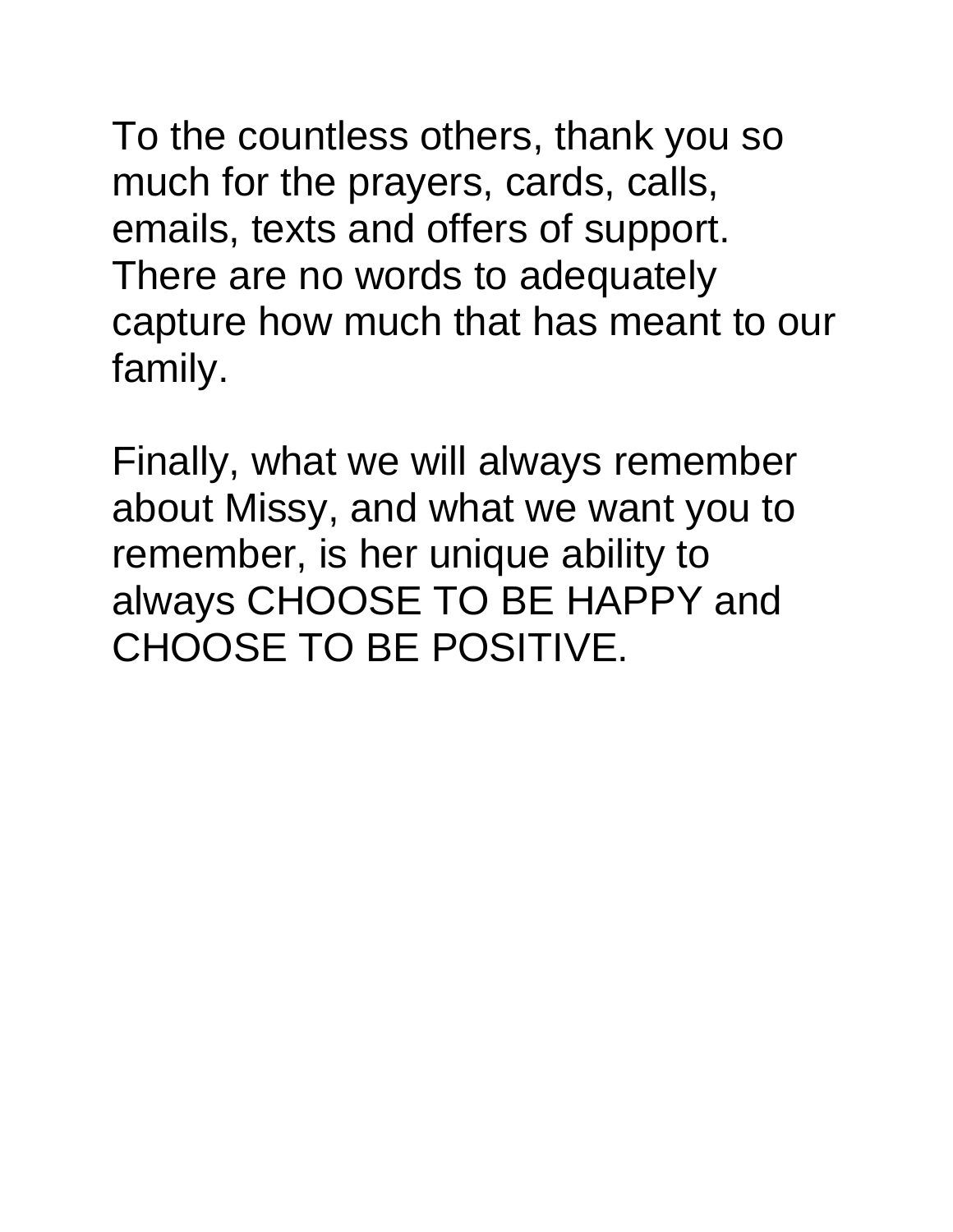# {EULOGY – MIC JOHNSON}

Dick, Margie, Katie and Chris...To you and your families, we are so very sorry for your loss.

And while our hearts are heavy, they are also full of love for you and for our friend Missy.

I'm unbelievably humbled that you asked me to speak today. It's simply one of the greatest honors of my entire life.

But I have to be honest. In the days leading up to tonight, I had several moments where I felt completely inadequate for this responsibility and doubted my ability to even be able to stand up here and get through this.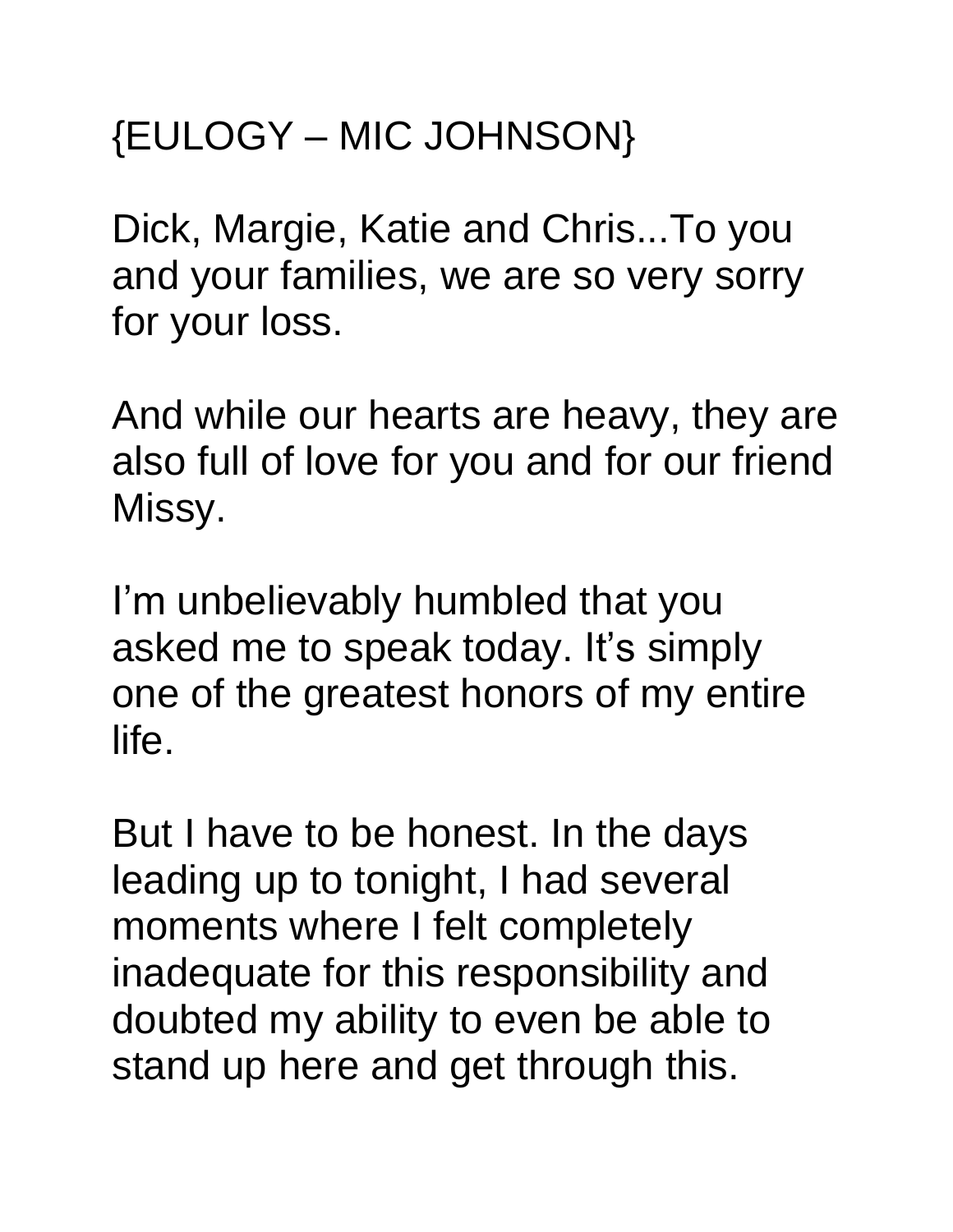How could I possibly come up with the words to accurately capture what Missy meant to all of us…and what she meant to me?

But each time I doubted, I quickly stopped myself and realized that it wasn't whether I COULD do it... It was that I HAD to do it... for you...for everyone here tonight... and, most importantly, for Missy.

I received a text from Lori last Wednesday that said:

*"Missy passed away very peacefully at 6:45 a.m. this morning."*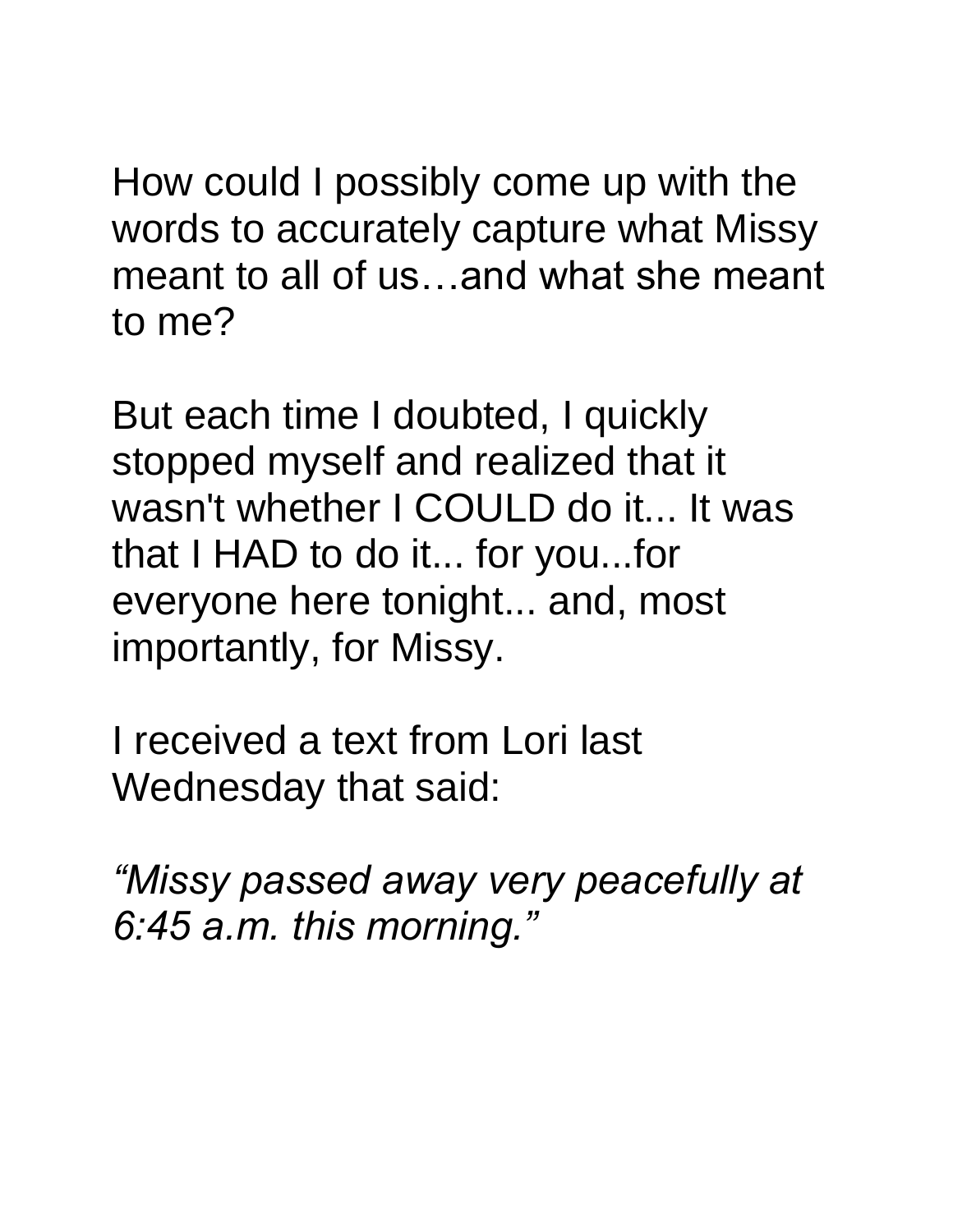Not too long after that I got a message from Missy's brother Chris saying "It's time to celebrate a life." I was amazed and inspired by that perspective during such a trying time.

And you know what? Chris was absolutely right. And so I'm here tonight to tell all of you…THAT is what tonight and tomorrow are all about. It's a celebration of the person that Missy was and how she has left an indelible imprint on all of our lives.

And while our collective pain is real at this very moment, knowing that we have come together to celebrate the life of an incredible daughter/granddaughter/sister/aunt and friend gives me a calming sense of perspective and peace.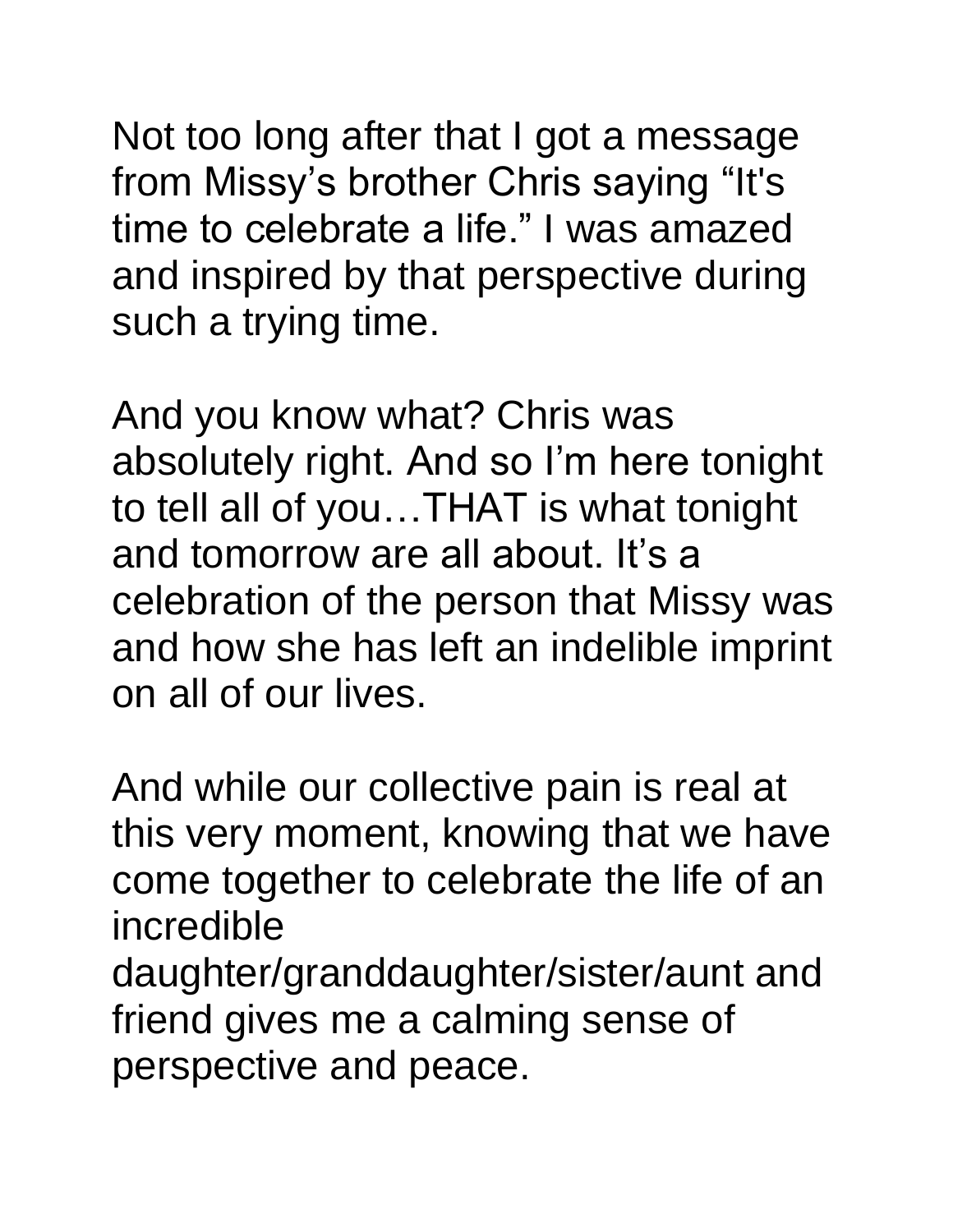I talked to Lori recently to get some perspective on Missy that many of us may not know because very few people, if any, knew Missy quite like Lori did.

Lori said that Missy loved knitting and would spend a lot of her downtime making things for people…on Thursday nights she would even go to a knitting group she belonged to at The Heritage Hut that was (and I quote) "just a bunch of little old ladies and Missy."

Missy was also actively involved in a book club as she really loved to read. She also loved books on tape…anytime she was driving, she didn't have the radio on…she would listen to a book…And if it wasn't a book, she'd listen to NPR.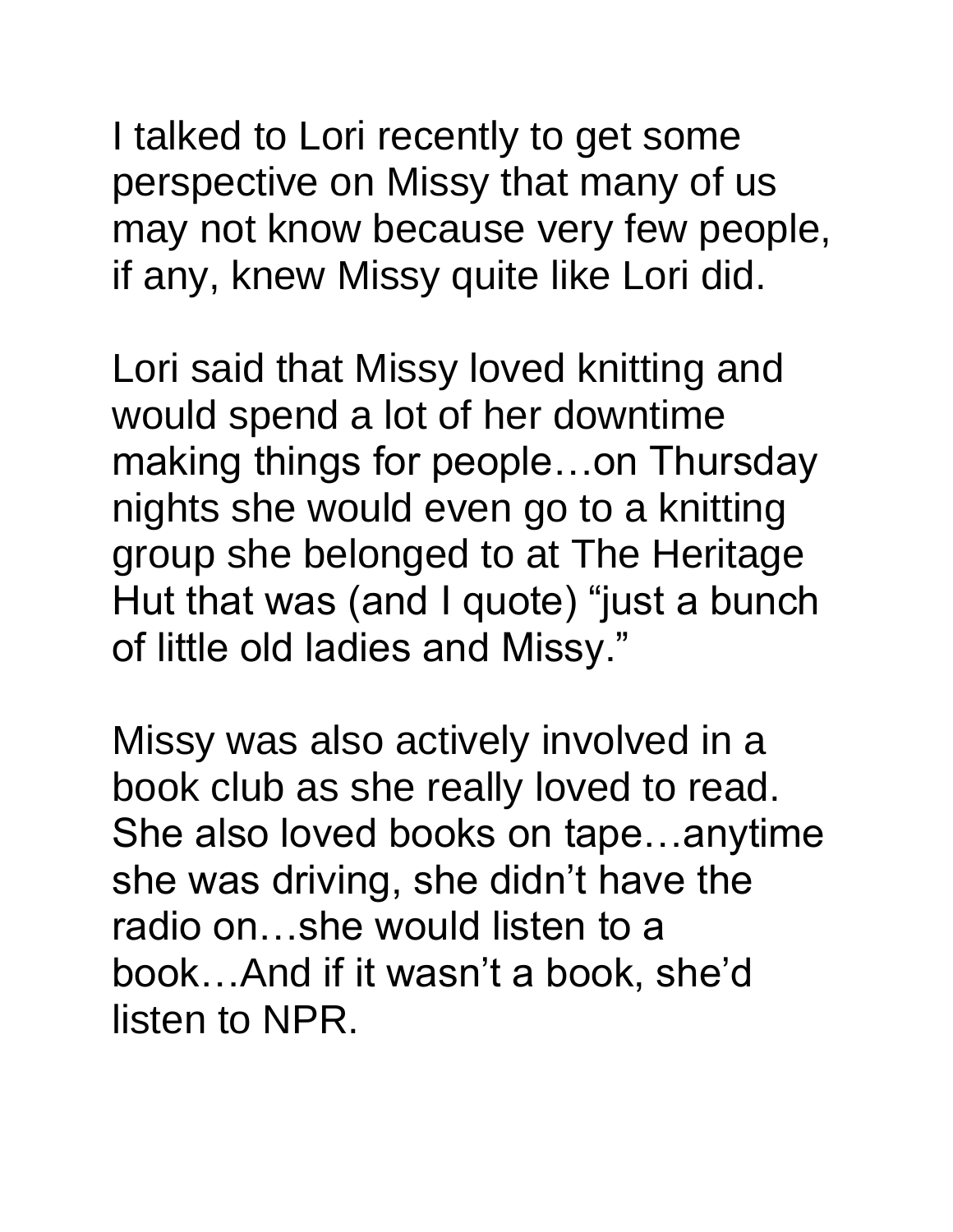Over the years Missy had become quite the homebody…and loved to spend time relaxing at home with her dogs Dottie and Libby. That's where she was most comfortable and that's where she liked to stay.

She loved going to her nieces and nephews games and really enjoyed eating sunflower seeds….Ranchflavored were her favorite.

Most weekends she would spend time at her parents' house…and spent a lot of time going to movies and shopping with her mom...those weekends were definitely one of Missy's favorite past times.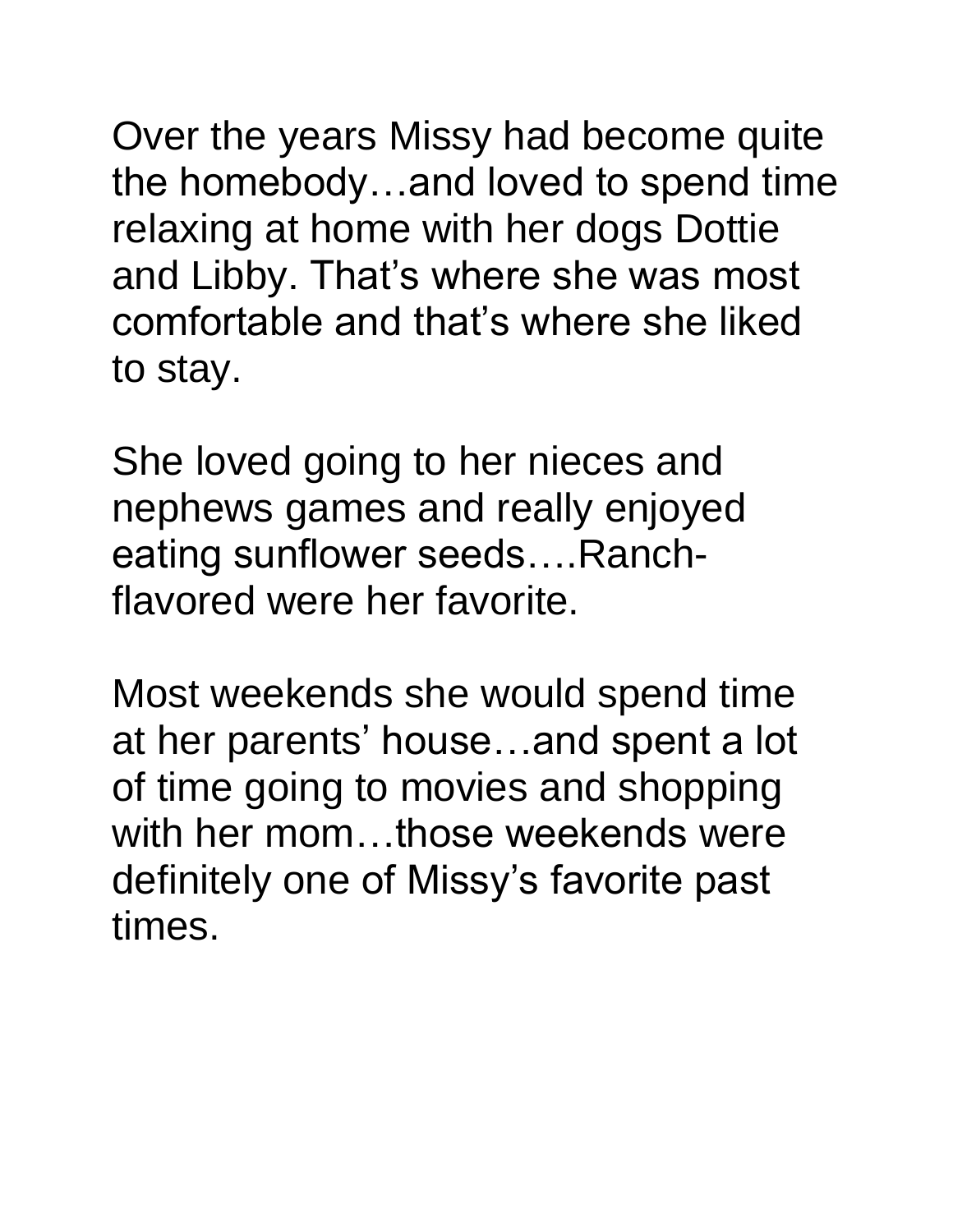Lori also wanted everyone to know that Missy was very devoted to her family and friends, and got a lot of joy from spending time with them.

Ok, now we all know that Missy could also be stubborn and she NEVER wanted to be the center of attention. She was always more comfortable behind the scenes…being her awesome self without much pomp or circumstance.

In fact, I can assure you…and I know we have several friends here that will back me up on this….that Missy would be downright nervous…and borderline scared…. knowing that not only am I the one up here talking about her today…but that I also have an audience…and a microphone.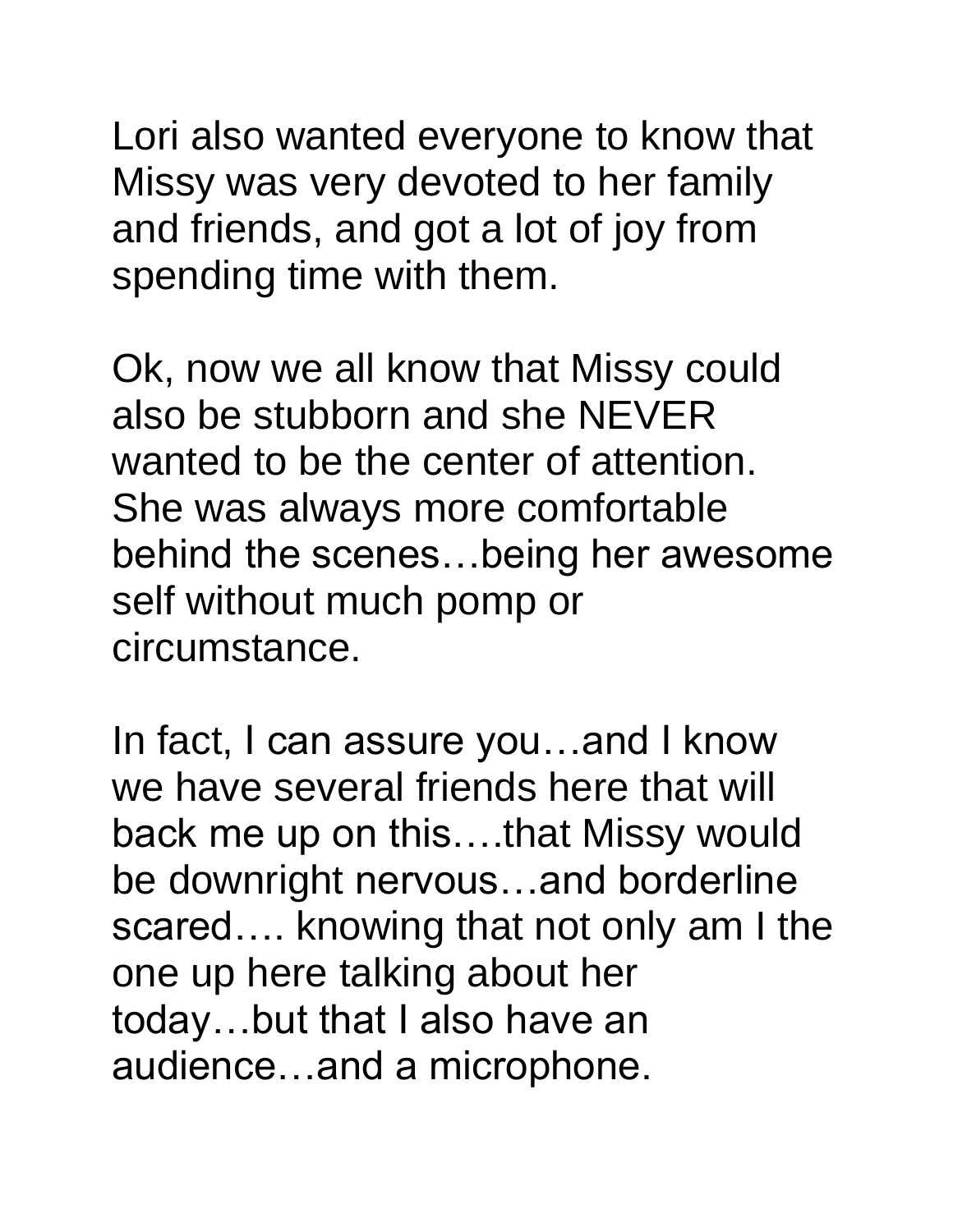I can almost hear her now telling us not to make too much of a fuss over her tonight.

Well we're sorry Missy, but that's exactly what we're going to do. That's the reward you get for a lifetime of being the kind of person you were and because of the countless lives you've touched.

I've known Missy my entire life and I met her here…at St. Francis of Assisi where we went to grade school together. In fact we all played kickball, dare base, and bombardment right out in that parking lot out there.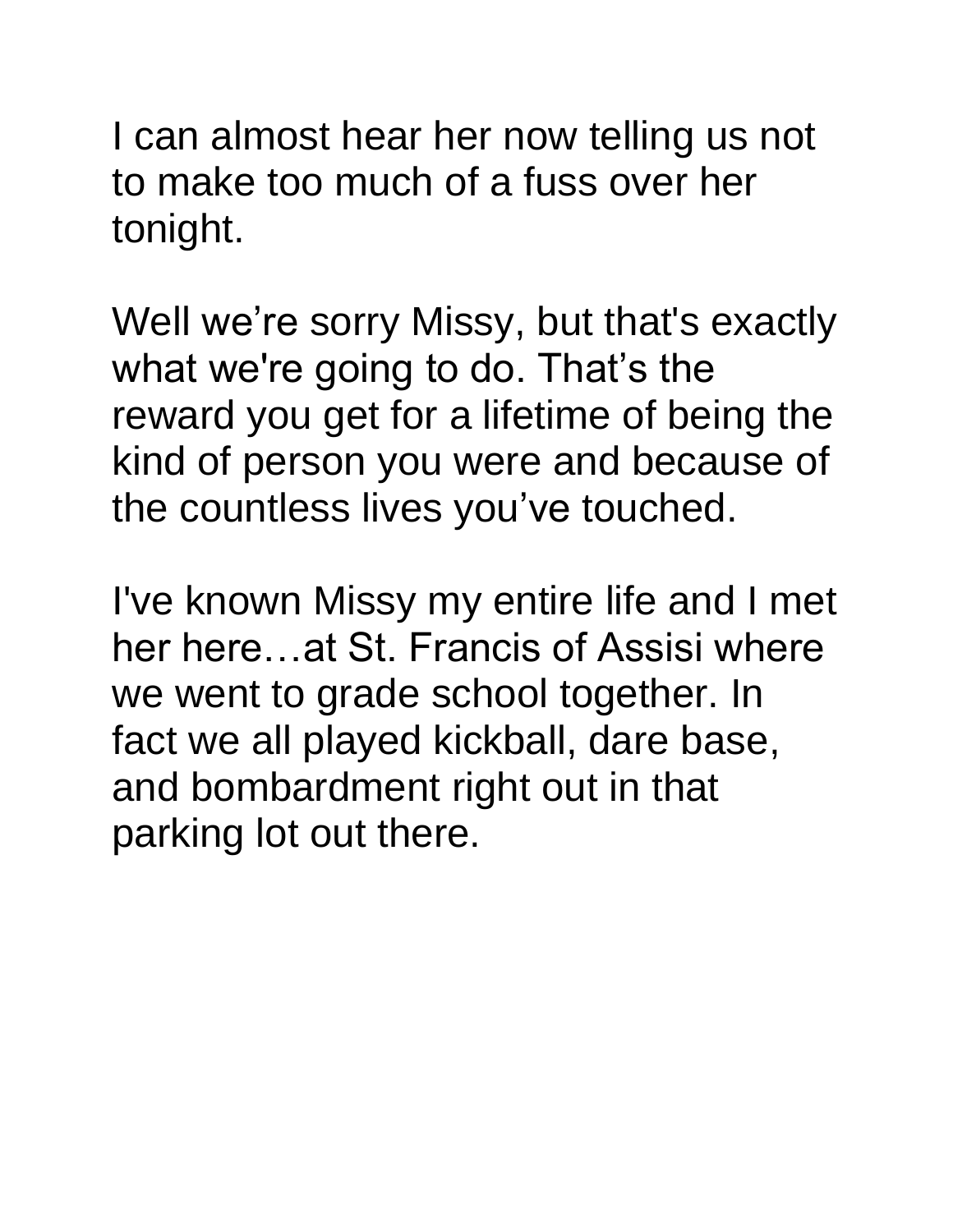That's where our friendship began…and it continued through high school at Bishop Carroll…and beyond.

Missy has always been like a sister to me. She was one of those friends where no matter how much time had passed, we always picked up right where we left off.

We had a bond that was forged by nearly 40 years of friendship that included many memories, laughter, and yes even a few tears.

One of the things about me is that I love making people laugh. And I REALLY loved making Missy laugh.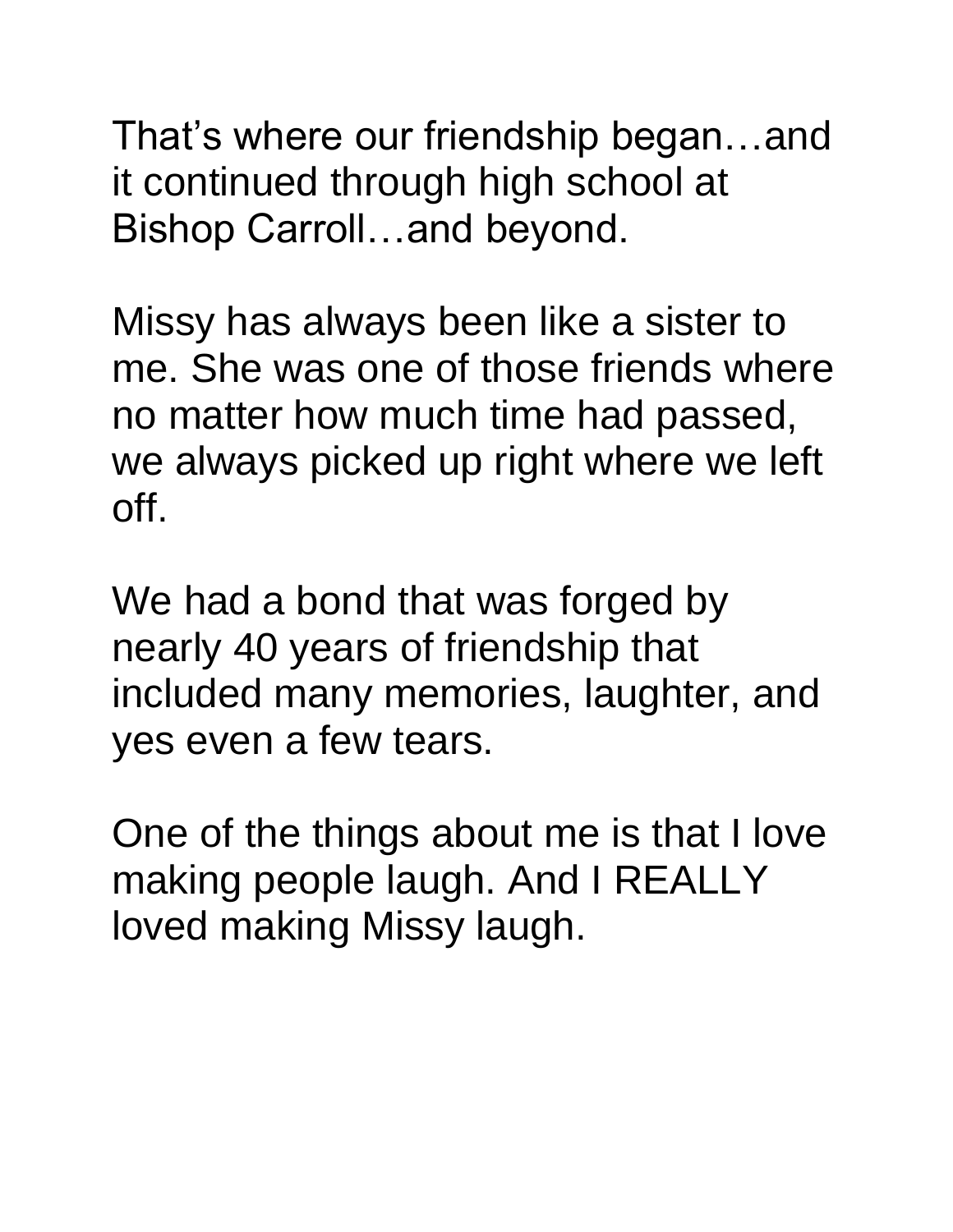In fact, as I reflected over the last several days, I realized that I don't have ANY memories of Missy where we weren't laughing. How cool is that?

Seeing her eyes light up, a smile enveloping her face, and hearing that infectious laugh that was so unique to Missy... was absolutely intoxicating. For the rest of my life, I'm going to remember that infectious laugh of hers.

I remember when Lori first called me in July and told me about Missy's diagnosis. When I hung up the phone, I was overcome with wave after wave of emotion coupled with an intense feeling of helplessness.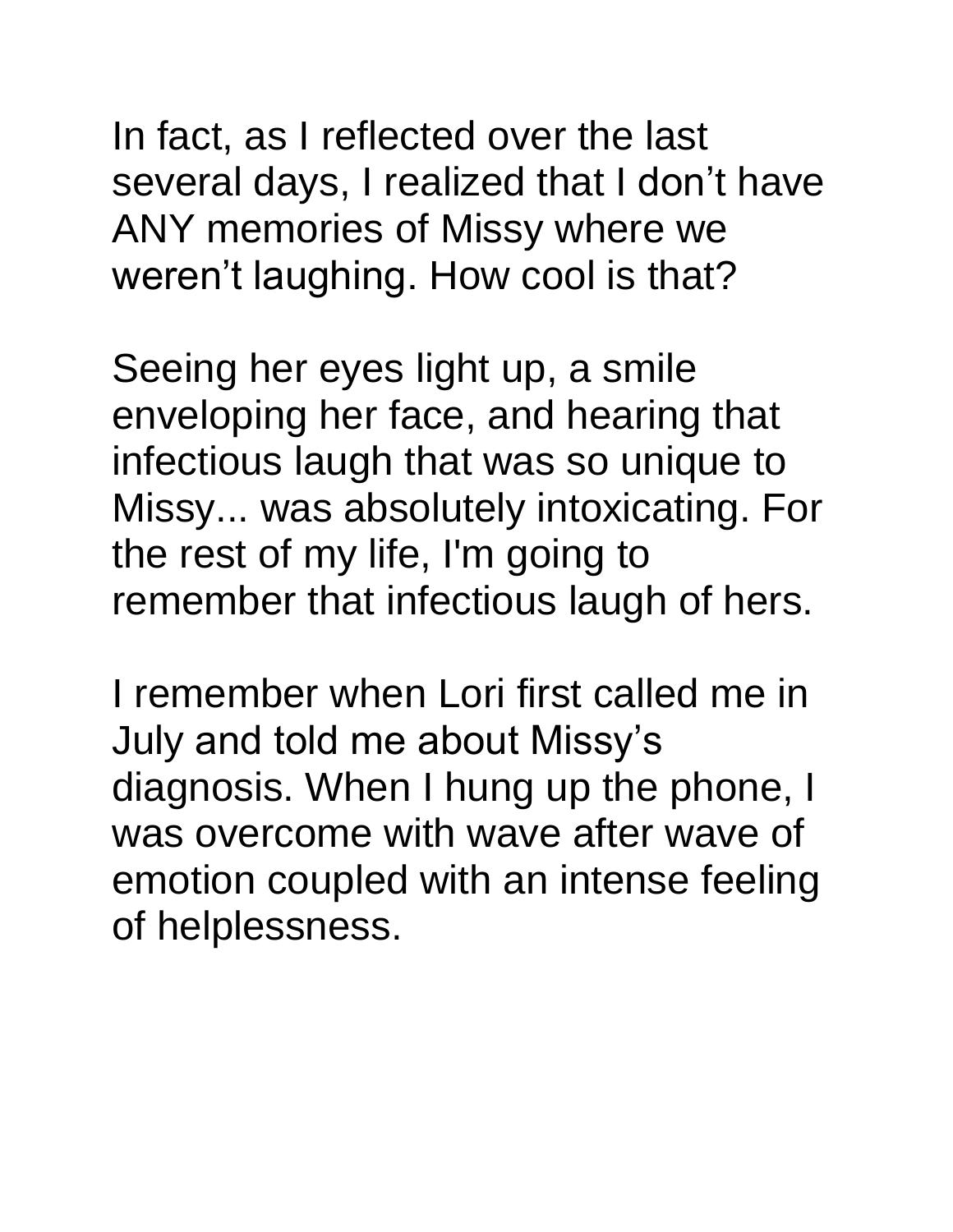I wanted to be there. I wanted to hug her. I wanted her to know how much she meant to me…but I also wanted to be respectful of what she was going through and allow her the space and time she needed.

So I sent her an email telling her exactly how I felt and offered to do whatever I could to help.

I was told later that the email really touched her and made her smile. Mission accomplished.

It wasn't long after I sent the email that Missy and I got to speak on the phone. We talked, laughed, and I attempted to inspire her and give her hope as she faced the difficult road ahead.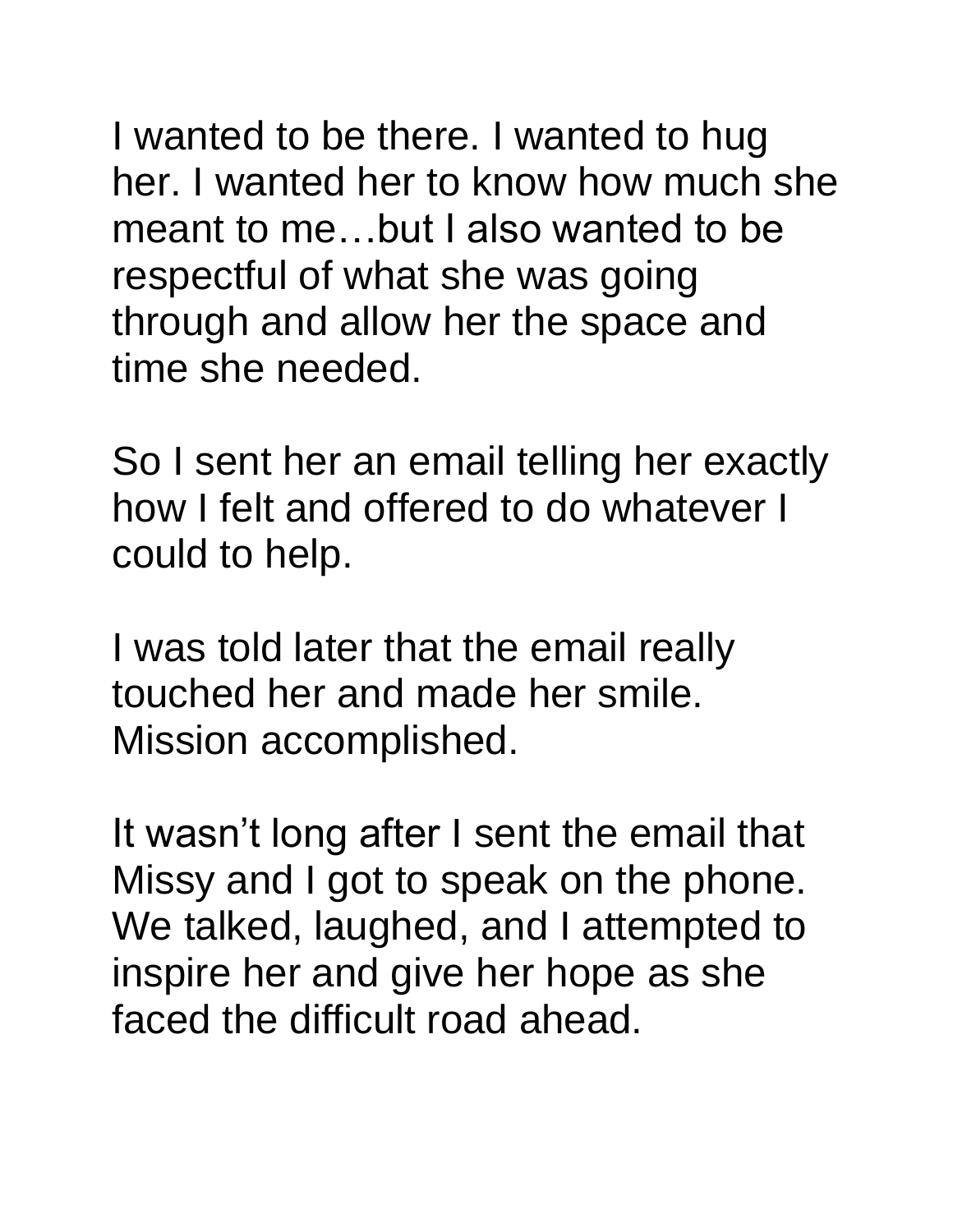I cherished that time to talk to her then, but I cherish it even more now, and will for the rest of my life, because it was the last time I ever got to talk to her.

One of Missy's greatest characteristics was that she was always quick to help…yet never quick to ask for help.

And with that in mind I know that Missy would want me to take a moment to personally thank Jenny Ridder, Lori Mull and JJ Sorochty. They did so much to support Missy and her family over the last several months.

They are the epitome of what it means to be friends, giving selflessly of their time to help Missy and her family however they could.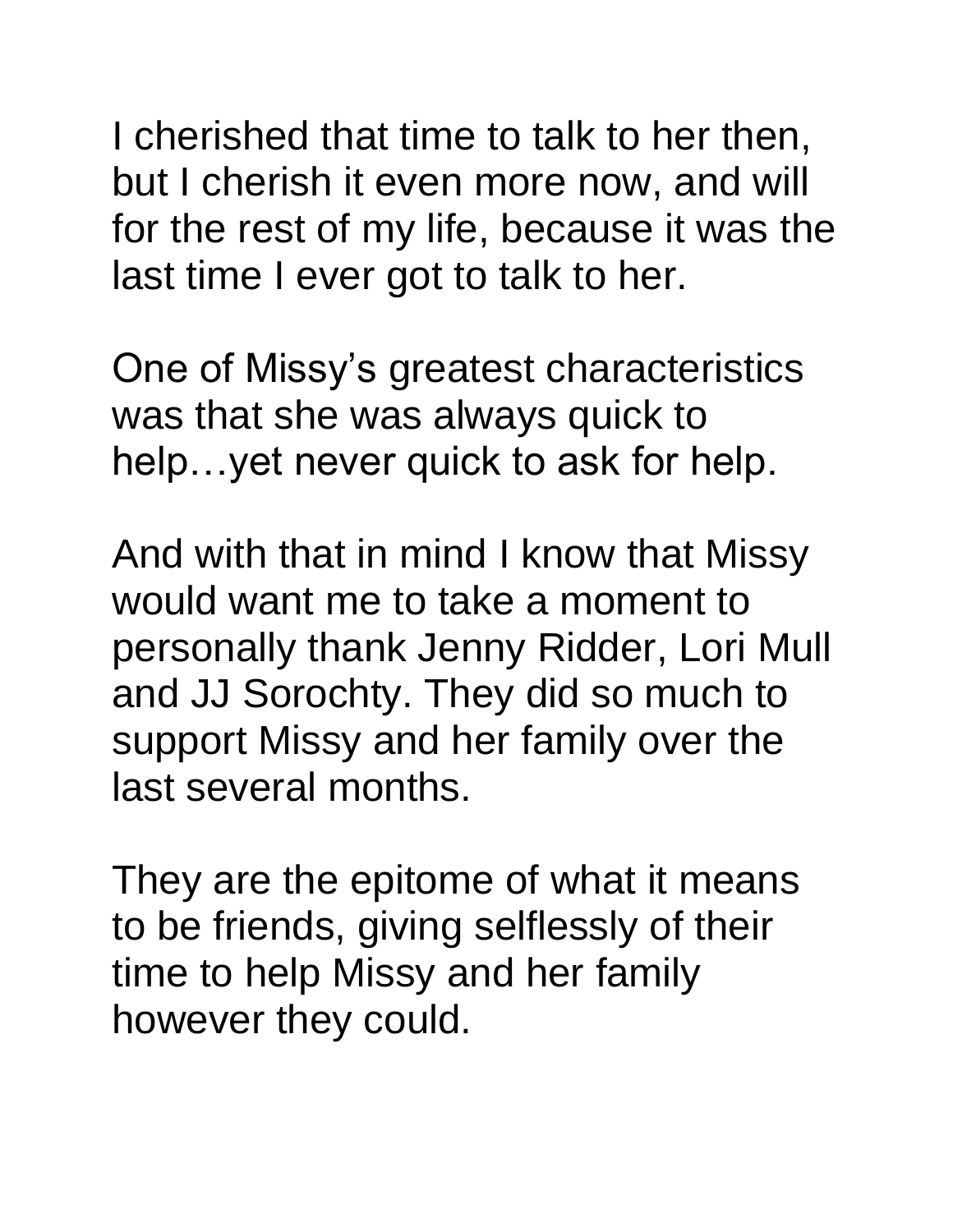And Lori and JJ also served as my lifeline to Missy….texting, emailing and calling me with the latest information so I could share it with others.

Those of you that know me well know that I've experienced quite of bit of loss in my life, the most significant being the loss of my dad to cancer when he was 46 and I was 23.

They say there are universal stages of grief that we all must go through…Denial and Isolation, Anger, Bargaining, Depression, and finally Acceptance.

I'm not sure how or why, but over the years I've learned to somewhat "fast forward" through those initial stages and quickly get to a place of acceptance.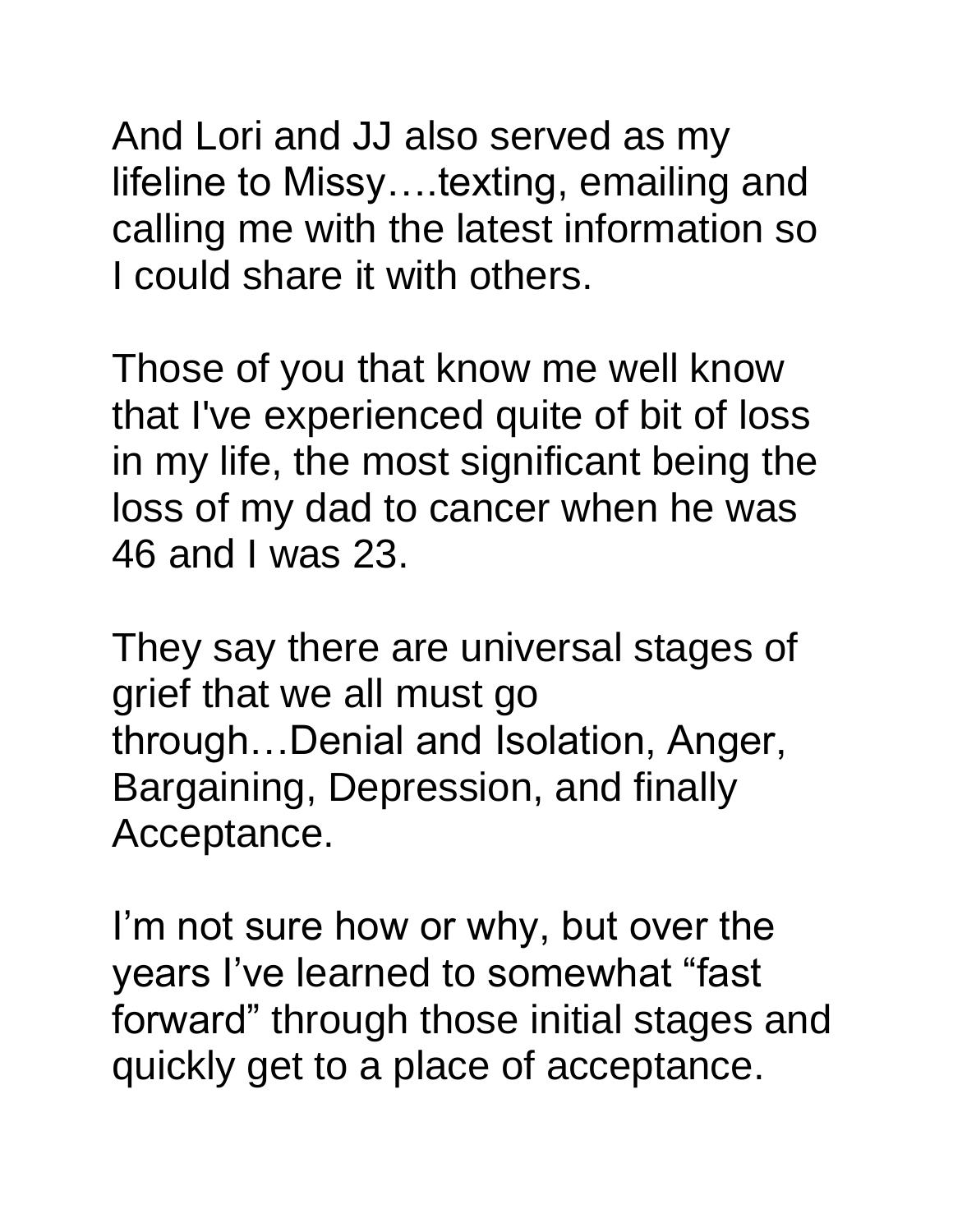As I thought about what I would say tonight, I felt an obligation to try to help everyone…just like Missy would want me to.

With that in mind, I want to give you two things to think about as you move forward in the days, weeks, months and years ahead. Both have helped me in the past as I've dealt with loss.

First, don't ask WHY, because, as difficult as it is, we will never get the answer to that question.

Second, I want each and every one of you to ask yourselves…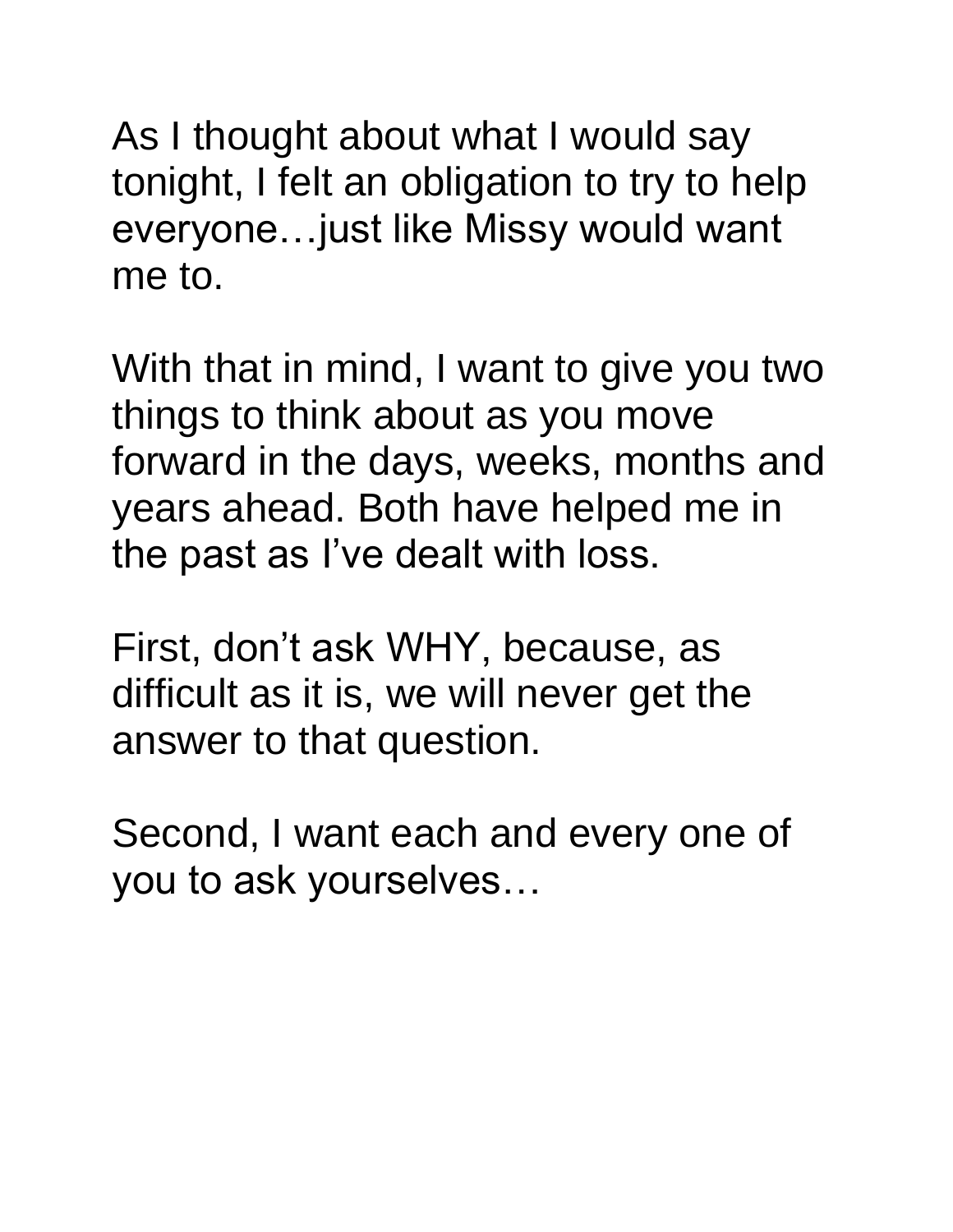## **What would Missy want?**

-I believe she would want us to celebrate her life.

-I believe she would want us to comfort one another.

-I believe she would want us to tell each other our favorite stories of time we spent with her.

-I believe she would want us to immediately let go of any thoughts of regret...of things we should have said or done...or how we should have picked up the phone or gotten together more often.

-I believe she would want us to laugh... and if we cried, to not do it for long... and then get back to laughing.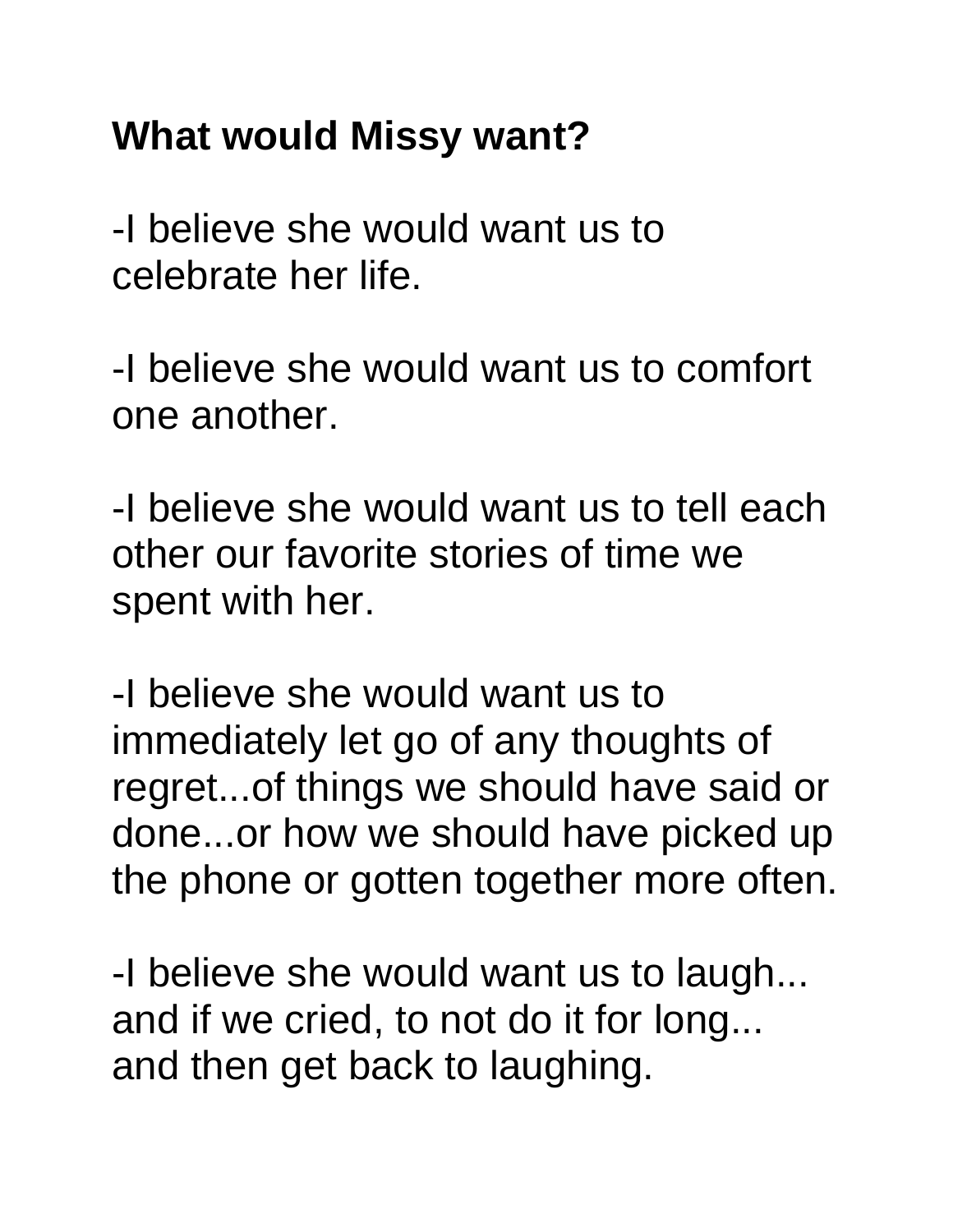-I believe she would want us to make the most of the time we have left, to live each day to the fullest, to pursue our passions, to be good people, to be loyal to our friends and family, and to do everything we can to make sure we leave a positive and lasting impression on people.

-I believe she would want all of us to CHOOSE TO BE HAPPY and CHOOSE TO BE POSITIVE.

In the end, that's what life is all about…that's what Missy's life was all about…it was about experiencing life with the people you love and care about the most.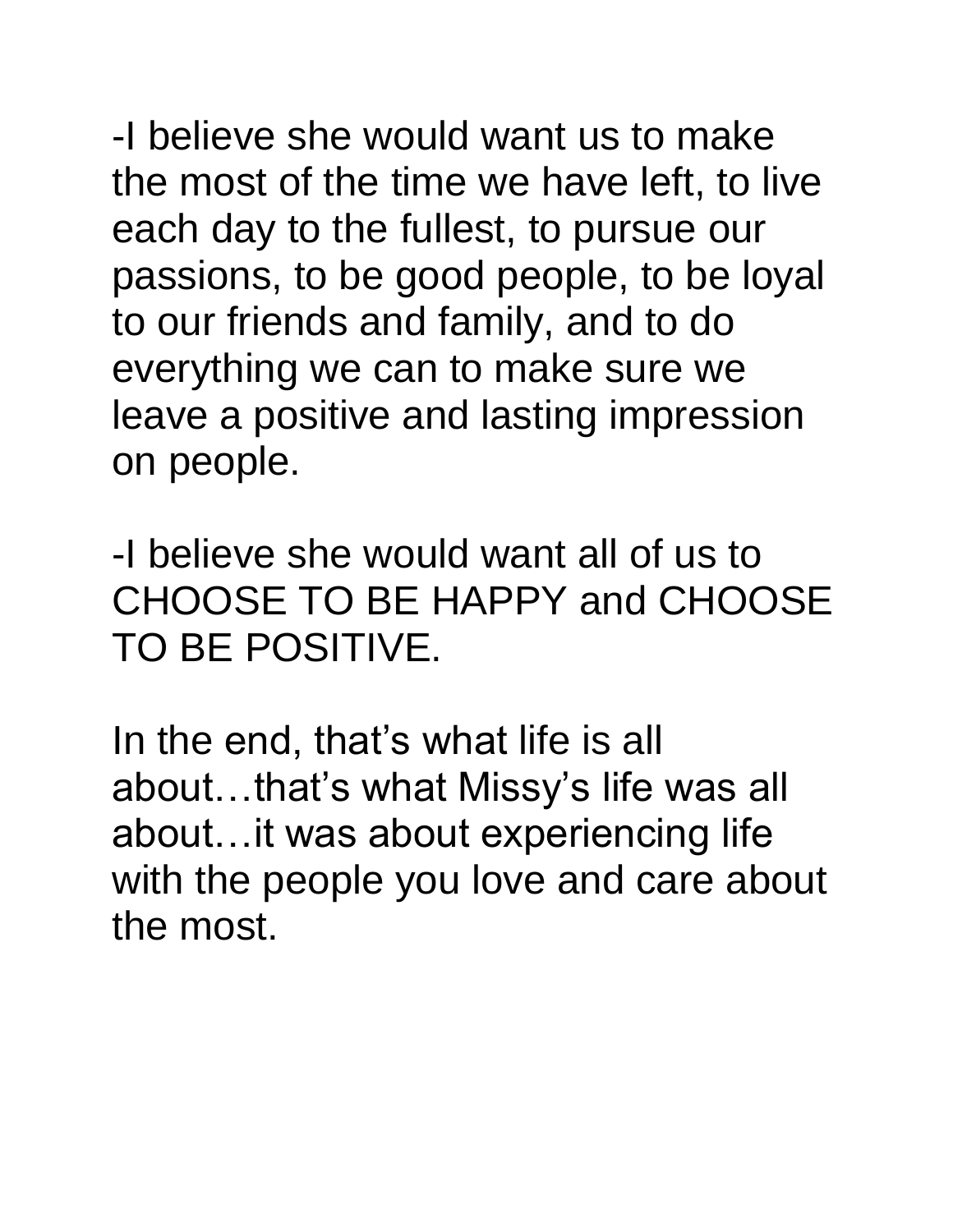So tonight and from this day forward, let's hold on tightly to the memory of the kind and selfless person Missy was.

And let's all agree to honor Missy and her memory by being the best human beings we can be.

Thank you for being one of the very best friends I've ever had. Our loss is most certainly Heaven's gain. Rest in peace my friend, knowing that we're all going to be ok, we all love you, and that your spirit will live on in all of us.

In closing, I want to share a poem that I read at my own father's funeral nearly 20 years ago. It's been a source of comfort and inspiration for me for years…and I hope that it can be for you too.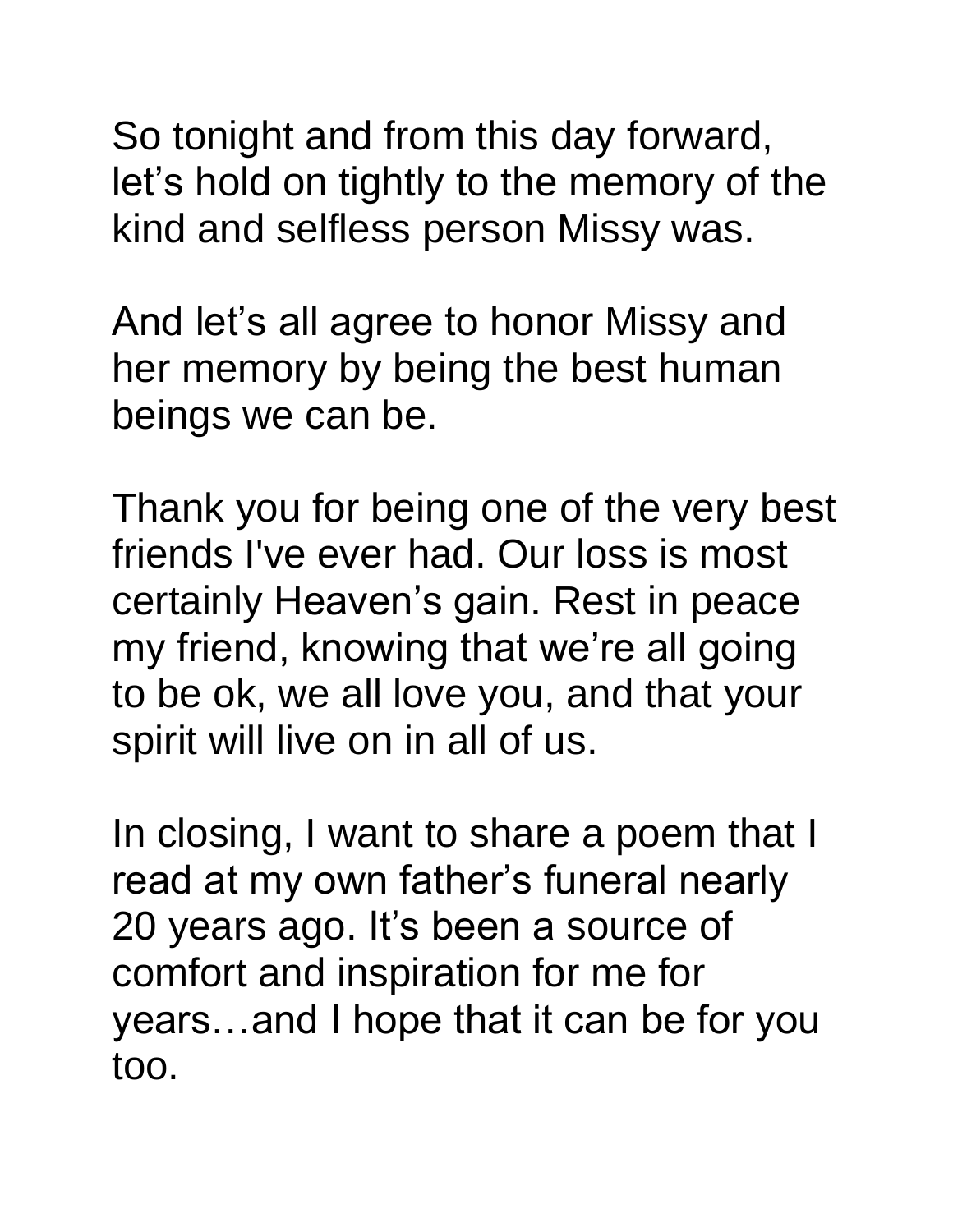It's called ATTITUDE.

#### **ATTITUDE**

**The longer I live, the more I realize the impact of attitude on my life. Attitude, to me, is more important than facts. It is more important than the past, than education, than money, than circumstances, than failures, than successes, than what other people think or say or do. It is more important than appearance, giftedness or skill. It will make or break a company, a church, a home. The remarkable thing is we have a choice every day regarding the attitude we will embrace for that day. We cannot change the fact that people will act in a certain way. We cannot change the inevitable. The**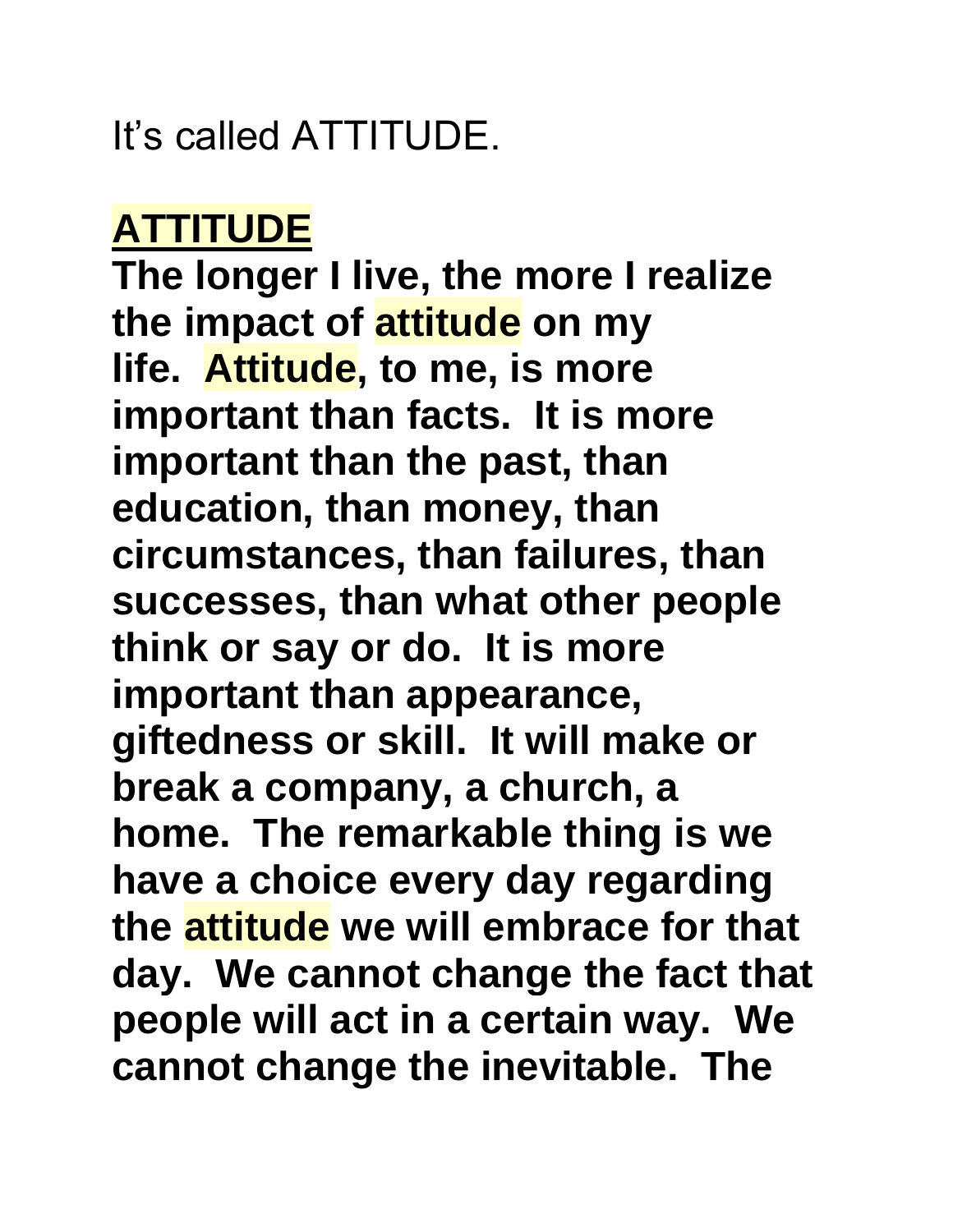**only thing we can do is play on the one string we have, and that is our attitude. I am convinced that life is 10% what happens to me and 90% how I react to it. And so it is with you. We are in charge of our attitudes.**

{WORDS FROM MARK HUTTON – HUTTON AND HUTTON}

As I search for words to describe Missy, many virtuous thoughts come mind. Missy was the quintessential professional who executed her job as a paralegal with both passion and intensity. Missy listened to the plights of many, many victims of misfortunes and provided them with the comfort and the ear that was sorely needed.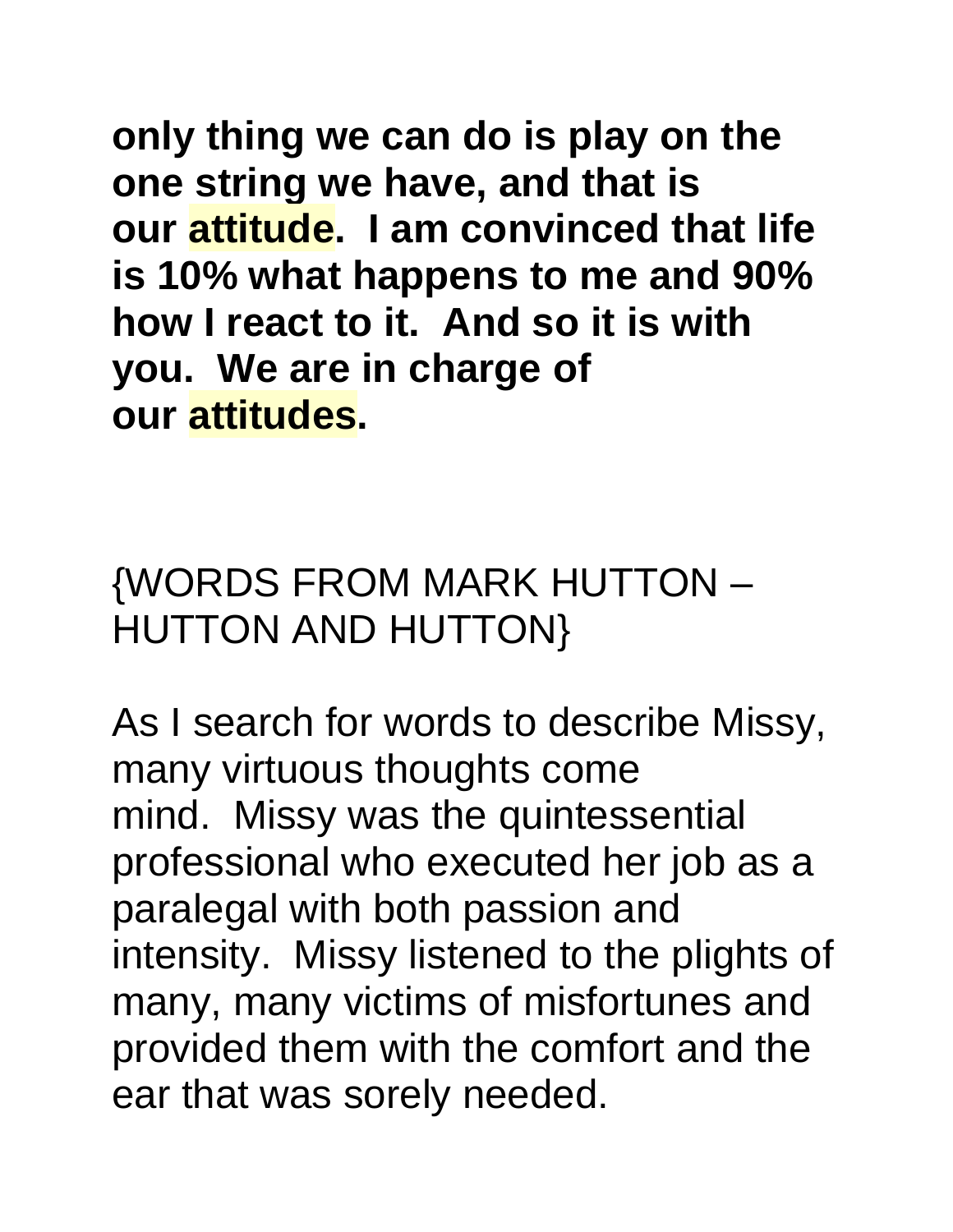Missy's brilliance and intensity made her a perfectionist. Missy authored letters and legal pleadings which were signed by counsel as if it were their original work product. Missy in essence practiced law. Missy made all the attorneys she worked with appear to be exceedingly literate and highly accomplished drafters of technical

legalese.

Invariably, our clients would inform us how much they liked Missy and thanked us for having her simply listen to all of their problems, whether legal or personal.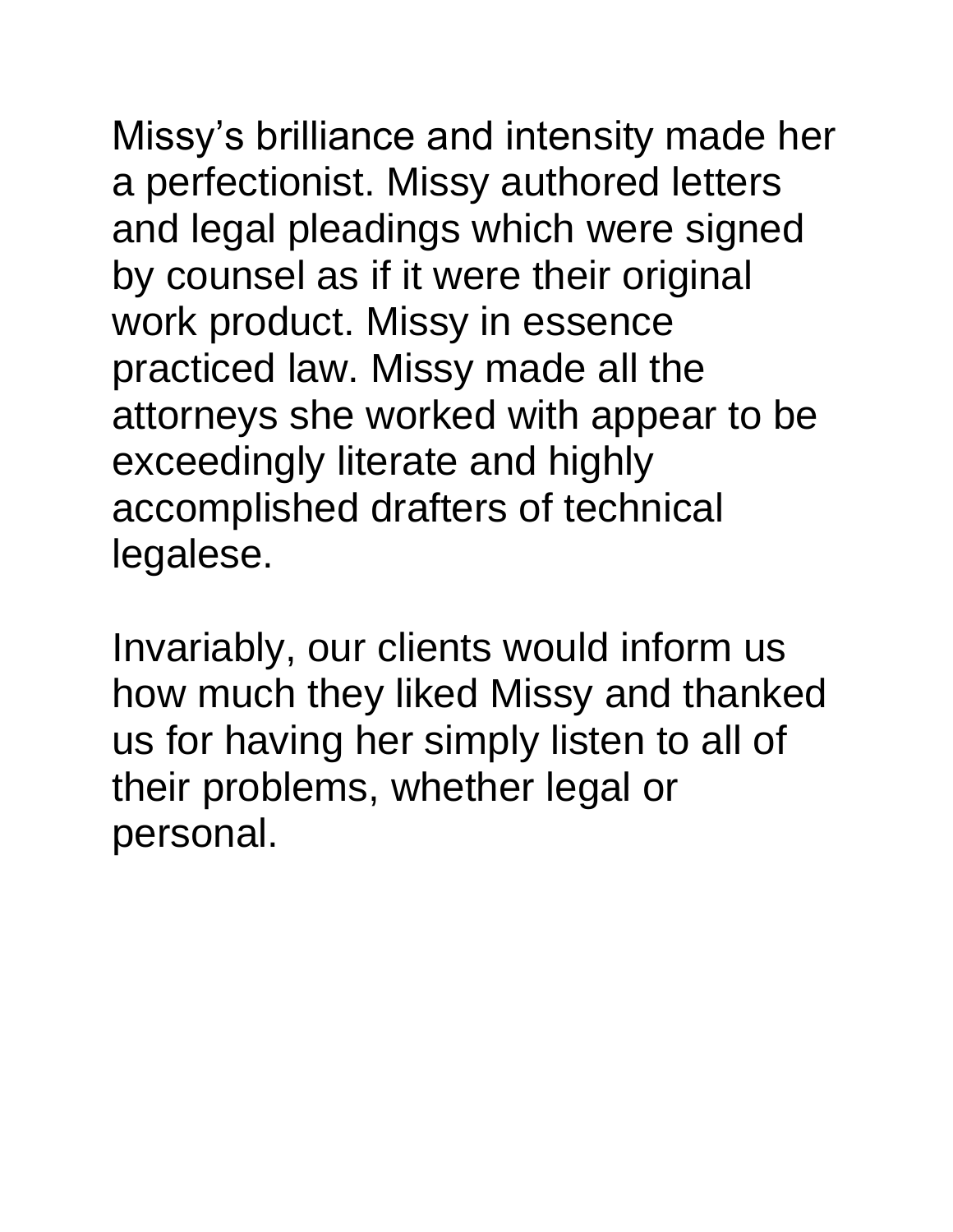Missy had a calming voice, a voice of reason and a voice of understanding that helped the office staff and the hardcharging lawyers to better listen to each other. Missy helped reduce stress in a litigation oriented law firm. Missy smile was infectious and needed.

Often I would ask Missy for advice how to make the office run more smoothly and I cherished her wisdom. Missy always took the high road in resolving issues among staff. There is a hole in my heart.

Missy will always be remembered. God needed help so he called for Missy.